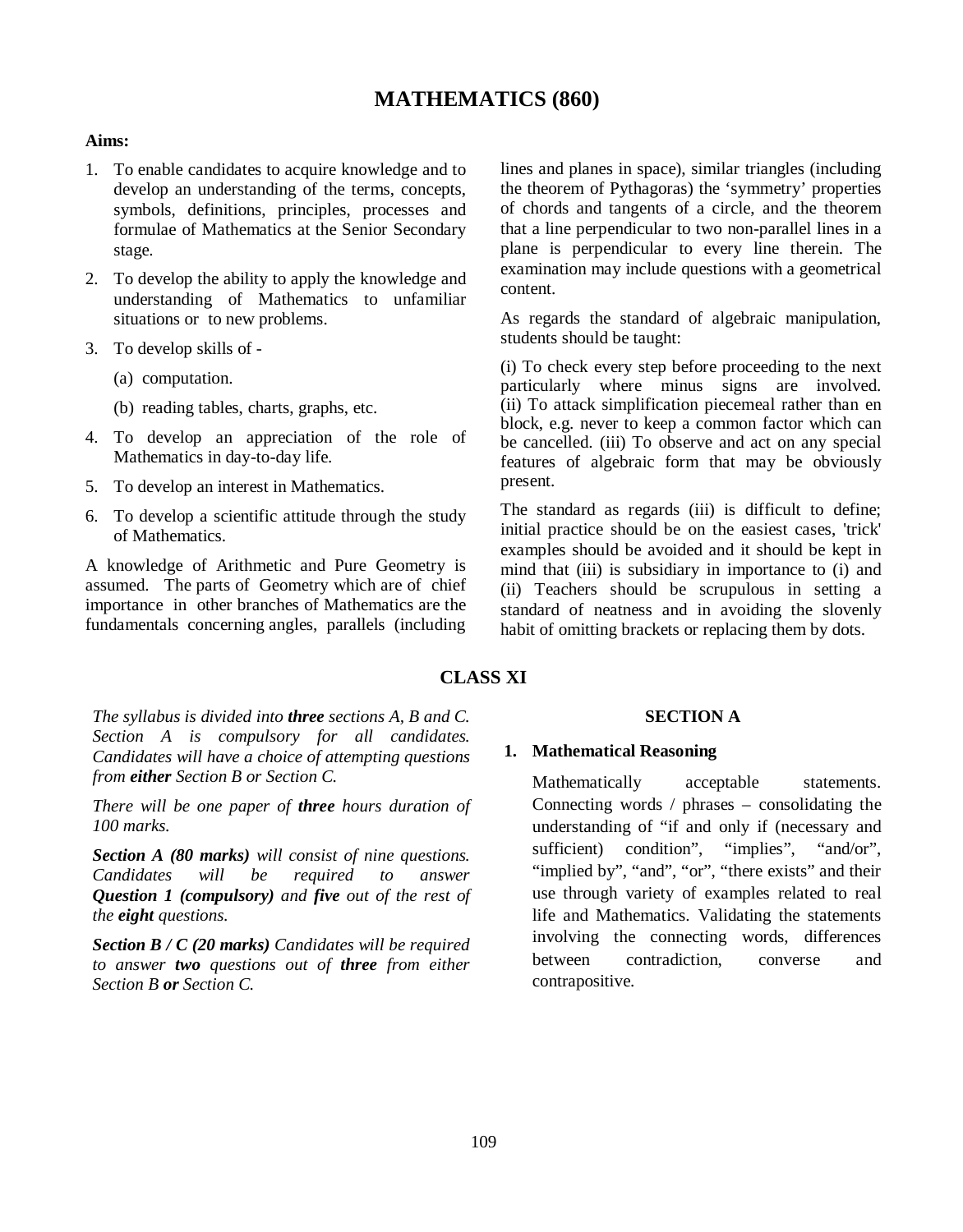**2. Algebra**

### **(i) Complex Numbers**

- Complex numbers as an ordered pair of real numbers in the form  $a + ib$ ,  $(a, b)$
- Geometrical representation in complex plane - Argand diagram for z (a complex number),  $1/z$ , z and  $\overline{z}$ ; equality of two complex numbers; absolute value (modulus).

**NOTE:** Real and imaginary parts of a complex number and equality of two complex numbers are required to be covered.

### **(ii) Quadratic Equations**

• Use of the formula:

$$
x = \frac{-b \pm \sqrt{b^2 - 4ac}}{2a}
$$

in solving quadratic equations.

- **Equations reducible to quadratic form.**
- **Nature of roots**
	- Product and sum of roots.
	- Roots are rational, irrational, equal, reciprocal, one square of the other.
	- Imaginary numbers.
	- Complex roots.
	- Framing quadratic equations with given root.

**NOTE:** Questions on equations having common roots are to be covered.

### **Quadratic Functions.**

(i) Given  $\alpha$ ,  $\beta$  as roots then find the equation whose roots are of the form  $\alpha^3$ ,  $\beta^3$ , etc.

(ii) Case I: 
$$
a > 0
$$
  
\n**Real roots**  
\nEquality roots  
\n(iii) Case II:  $a < 0$   
\n**Real roots**  
\nReal roots  
\nReal roots  
\nReal roots  
\nEquality roots  
\nEqual roots

where 'a' is the coefficient of  $x^2$  in the equations of the form  $ax^2 + bx + c = 0$ .

Understanding the fact that a quadratic expression (when plotted on a graph) is a parabola.

## **- Sign of quadratic**

Sign when the roots are real and when they are complex.

## **- Quadratic inequalities.**

Using method of intervals for solving problems of the type:

$$
(a) \quad x^2 + x - 6 \ge 0
$$

(b) A perfect square e.g.  $x^2 - 6x + 9 \ge 0$ 

(c) 
$$
\frac{3x^2 - 2x - 5}{x^2 - 2x + 5} < 2
$$

(d) 
$$
\frac{x^2 - 2x + 5}{3x^2 - 2x - 5} > \frac{1}{2}
$$

**(iii) Finite and Infinite Sequences**

- **(a) Arithmetic Progression (A.P.)**
	- $T_n = a + (n 1)d$

• 
$$
S_n = \frac{n}{2} \{2a + (n-1)d\}
$$

- Arithmetic mean:  $2b = a + c$ 
	- Inserting 2 or 3 arithmetic mean between any two numbers.
	- Three numbers in A.P.  $\therefore$  a - d, a, a + d
	- Four in A.P.: a 3d, a d, a + d,  $a + 3d$

#### **(b) Geometric Progression (G.P.)**

• 
$$
T_n = ar^{n-1}
$$
,  $S_n = \frac{a(r^n - 1)}{r - 1}$ ,  
 $S_{\infty} = \frac{a}{1 - r}; |r| < 1$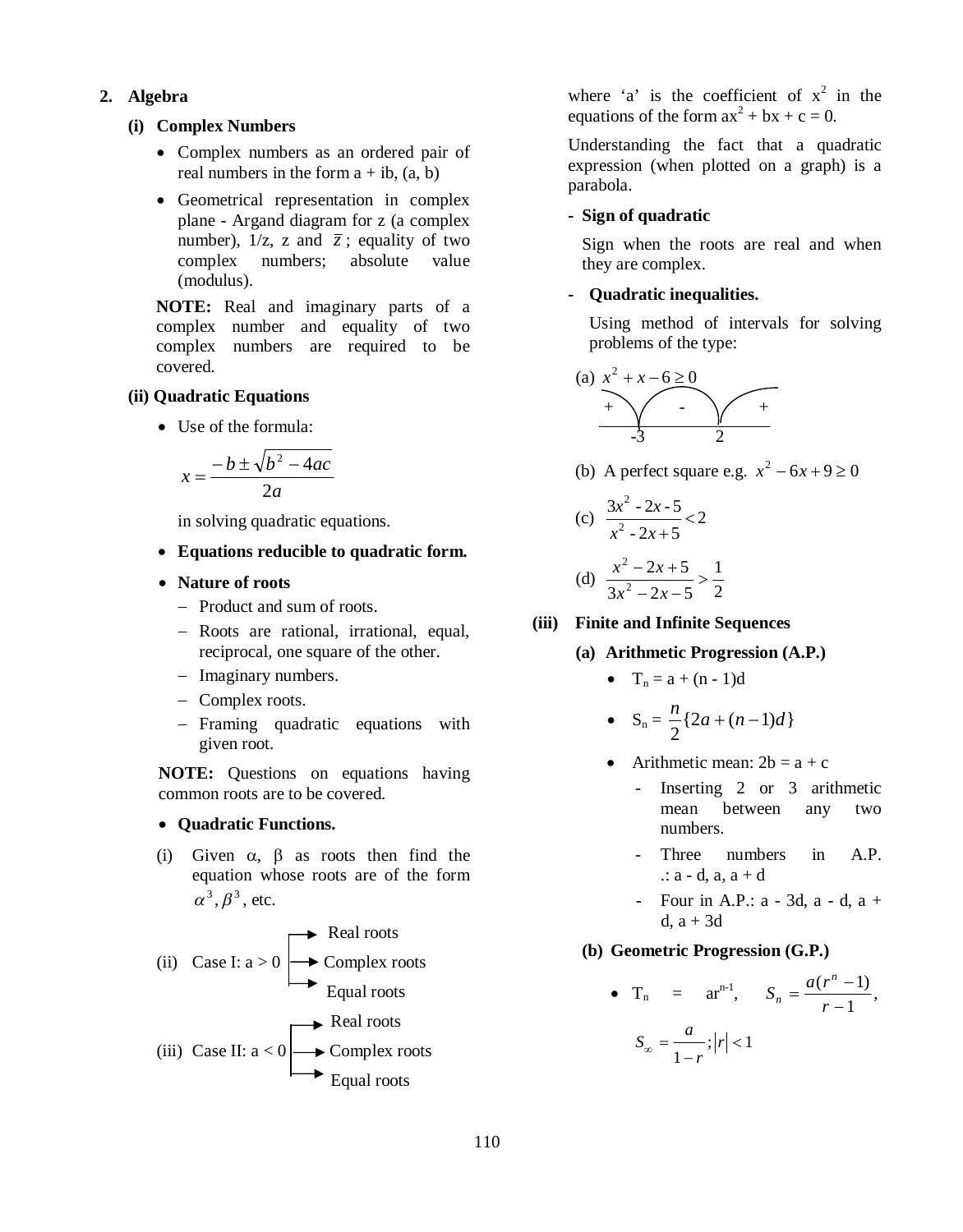- Geometric Mean,  $b = \sqrt{ac}$
- Inserting 2 or 3 Geometric Mean between any two numbers.
- Three numbers are in G.P. ar, a,  $ar^{-1}$
- Four  $ar^3$ , ar,  $ar^{-1}$ ,  $ar^{-3}$

### **(c) Harmonic Progression**

a, b, c are in H.P then  $1/a$ ,  $1/b$ ,  $1/c$ are in A.P.

> *ac* 2

 $\bullet$  Harmonic mean  $b =$  $a + c$  $\ddot{}$ 

#### **(d) Arithmetico Geometric Series**

- Identifying series as A.P. x G.P. (when we substitute  $d = 0$  in the series, we get a G.P. and when we substitute  $r = 1$  the A.P.)
- (e) **Special sums**  $\sum n, \sum n^2, \sum n^3$ 
	- Using these summations to sum up other related expression.

#### **(iv) Permutations Combinations**

- Factorial notation n!, n! =  $n(n-1)$ !
- Fundamental principle of counting.

#### **(a) Permutations**

- $\bullet$  ${}^{n}P_r$ .
- Restricted permutation.
- Certain things always occur together.
- Certain things never occur.
- Formation of numbers with digits.
- Word building repeated letters No letters repeated.
- Permutation of alike things.
- Permutation of Repeated things.
- Circular permutation clockwise counterclockwise – Distinguishable / not distinguishable.

#### **(b) Combinations**

- ${}^{n}C_{r}$ ,  ${}^{n}C_{n}$  =1,  ${}^{n}C_{0}$  = 1,  ${}^{n}C_{r}$  =  ${}^{n}C_{n-r}$ ,  ${}^{n}C_x = {}^{n}C_y$ , then  $x + y = n$  or  $x = y$ ,  ${}^{n+1}C_r = {}^{n}C_{r-1} + {}^{n}C_r$ .
- When all things are different.
- When all things are not different.
- Division into groups e.g. distinct groups, identical groups.
- Mixed problems on permutation and combinations.

#### **(v) Mathematical induction**

Using induction to prove various summations and divisibility.

**NOTE:** Problems on inequalities are not required.

#### **(vi) Binomial Theorem**

- (a) Significance of Pascal's triangle.
- (b) Binomial theorem (proof using induction) for positive integral powers,

i.e.  $(x + y)^n = {}^nC_0x^n + {}^nC_1x^{n-1}y...{}^nC_ny^n$ n  $n-1$ <sub>x</sub>, n 1 n n  ${}^{n}C_{0}x^{n}+{}^{n}C_{1}x^{n-1}y...$   ${}^{n}C_{n}y^{n}$ .

Simple direct questions based on the above.

(c) Binomial theorem for negative or fractional indices

$$
(1+x)^n = 1 + nx + \frac{n(n-1)}{2!}x^2
$$

$$
+ \frac{n(n-1)(n-2)}{3!}x^3 \dots
$$

When  $|x| < 1$ 

- Simple questions on the application of the above.
- Finding the rth term for the above  $(T_r)$ .
- Applying the theorem on approximations e.g.  $(0.99)^8$ =  $(1 - 0.01)^8$ .

**NOTE:** Algebraic approximations are also to be covered.

#### **(vii) Properties of Binomial Coefficients.**

 $C_0 + C_2 + C_4$ ........ =  $C_1 + C_3 + C_5$ ... =  $2^{n-1}$  $C_0 + C_1 + \dots + C_n = 2^n$ 

Simple problems involving application of the above.

**NOTE:** Questions on the product of coefficients of  $(1+x)^n(x+1)^m$  are excluded.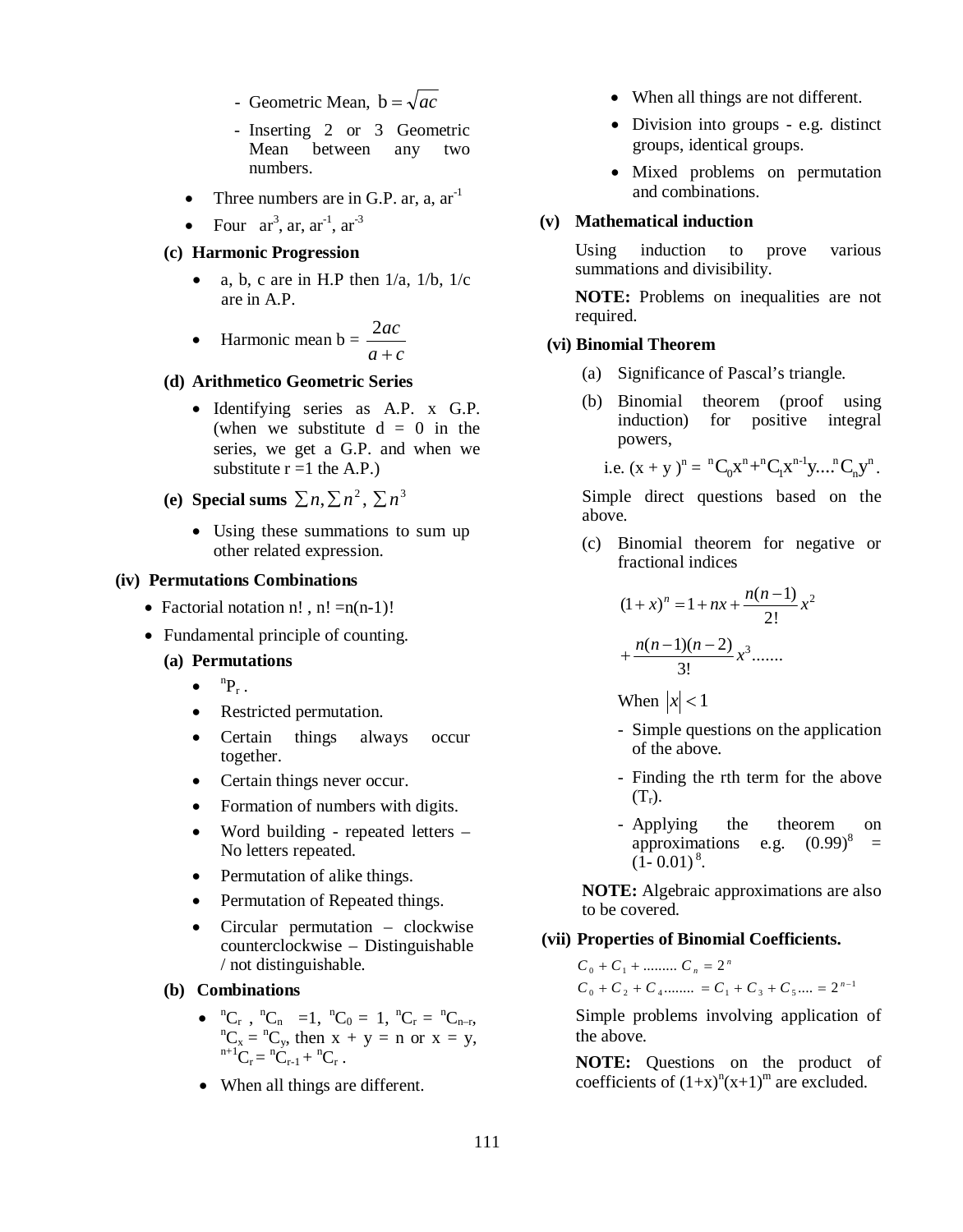### **3. Trigonometry**

#### **(i) Angles and Arc lengths**

- Angles: Convention of sign of angles.
- Magnitude of an angle: Measures of Angles; Circular measure.
- The relation  $S = r\theta$  where  $\theta$  is in radians. Relation between radians and degree.
- Definition of trigonometric functions with the help of unit circle.
- Truth of the identity  $\sin^2 x + \cos^2 x = 1$ .

**NOTE:** Questions on the area of a sector of a circle are required to be covered.

### **(ii) Trigonometric Functions**

- Relationship between trigonometric functions.
- Proving simple identities.
- Signs of trigonometric functions.
- Domain and range of the trigonometric functions.
- Trigonometric functions of all angles.
- Periods of trigonometric functions.
- Graphs of simple trigonometric functions (only sketches).

**NOTE:** Graphs of sin x, cos x, tan x, sec x, cosec x and cot x are to be included.

#### **(iii) Compound and multiple angles**

- Addition and subtraction formula:  $sin(A \pm B); \cos(A \pm B); \tan(A \pm B);$  $tan(A + B + C)$  etc., Double angle, triple angle, half angle and one third angle formula as special cases.
- Sum and differences as products  $sinC +$  $sinD = 2sin$  $sin\left(\frac{C+D}{2}\right)cos\left(\frac{C-D}{2}\right)$ , etc.
- Product to sum or difference i.e.  $2\sin A \cos B = \sin(A + B) + \sin(A - B)$ etc.

### **(iv) Trigonometric Equations**

- Solution of trigonometric equations (General solution and solution in the specified range).
	- (a) Equations in which only one function of a single angle is involved e.g. sin  $5\theta = 0$
	- (b) Equations expressible in terms of one trigonometric ratio of the unknown angle.
	- (c) Equations involving multiple and sub- multiple angles.
	- (d) Linear equations of the form  $acos\theta$  + bsin $\theta$  = c, where  $c \le \sqrt{a^2 + b^2}$  and a,  $b \ne 0$

### **4. Calculus**

### **(i) Basic Concepts of Relations and Functions**

- (a) Ordered pairs, sets of ordered pairs.
- (b) Cartesian Product (Cross) of two sets, cardinal number of a cross product. Relations as:
	- an association between two sets.
	- a subset of a Cross Product.
- (c) Types of Relations: reflexive, symmetric, transitive and equivalence relation.
- (d) Binary Operation.
- (e) Domain, Range and Co-domain of a Relation.
- (f) Functions:
	- As special relations, concept of writing "y is a function of  $x''$  as  $y = f(x)$ .
	- Types: one to one/ many to one, into/onto.
	- Domain and range of a function.
	- Composite function.
	- Inverse of a function.
	- Classification of functions.
	- Sketches of graphs of exponential function, logarithmic function, mod function, step function.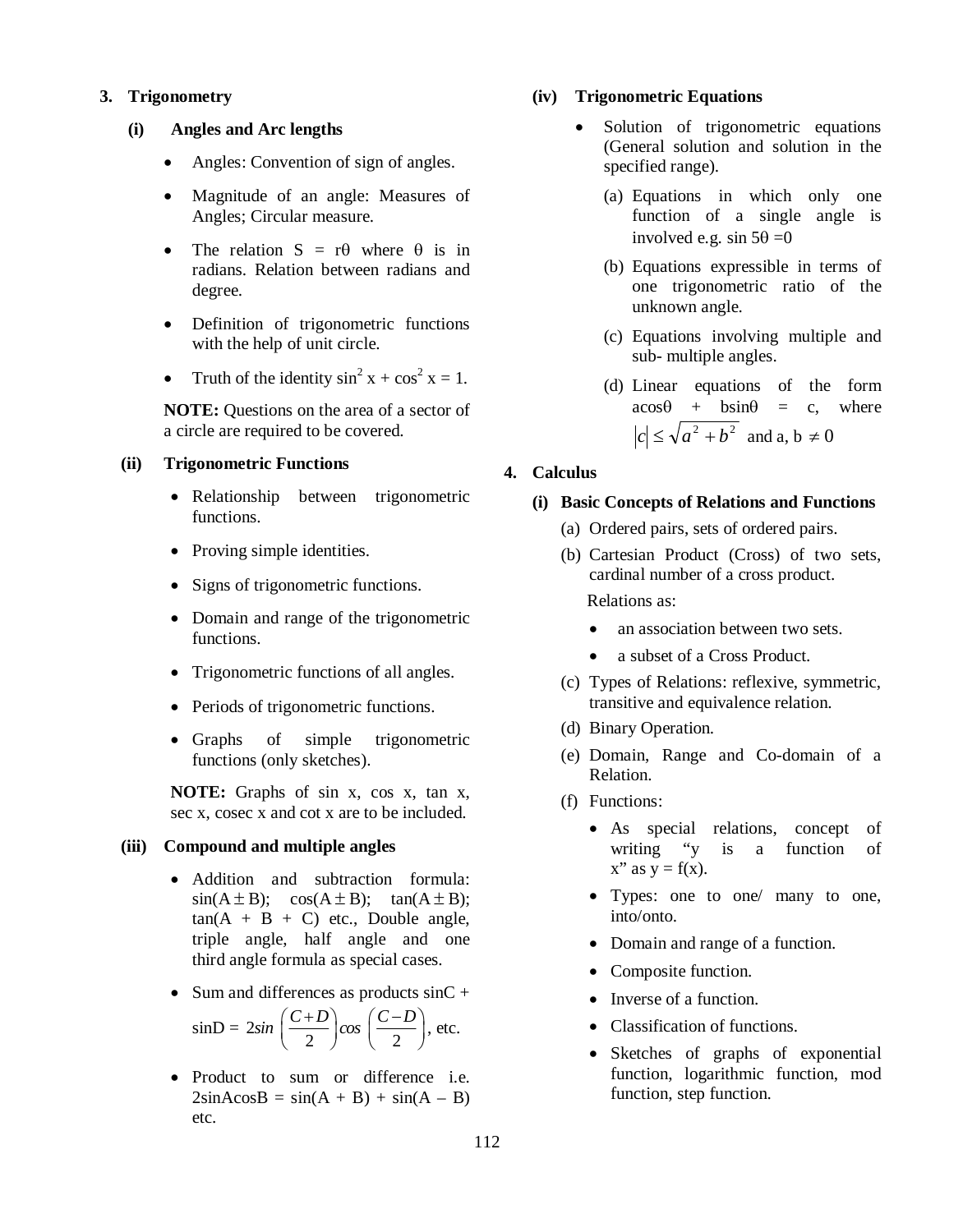## **(ii) Differential calculus**

# **(a) Limits**

- Notion and meaning of limits.
- Fundamental theorems on limits (statement only).
- Limits of algebraic and trigonometric functions.

**NOTE:** Indeterminate forms are to be introduced while calculating limits.

## **(b) Continuity**

- Continuity of a function at a point  $x = a$ .
- Continuity of a function in an interval.
- Removable discontinuity.

# **(c) Differentiation**

- Meaning and geometrical interpretation of derivative.
- Concept of continuity and differentiability of  $|x|$ , [x], etc.
- Derivatives of simple algebraic and trigonometric functions and their formulae.
- Differentiation using first principles.
- Derivatives of sum/difference.
- Derivatives of product of functions.
- Derivatives of quotients of functions.
- Derivatives of composite functions.

# **NOTE:**

- 1. Derivatives of composite functions using chain rule.
- 2. All the functions above should be either algebraic or trigonometric in nature.

# **(d) Application of derivatives**

- Equation of Tangent and Normal approximation.
- Rate measure.
- Sign of derivative.
- Monotonocity of a function.

## **(iii) Integral Calculus**

## **Indefinite integral**

- Integration as the inverse of differentiation.
- Anti-derivatives of polynomials and functions  $(ax +b)^n$ , sinx, cosx, sec<sup>2</sup>x,  $\csc^2 x$ .
- Integrals of the type  $\sin^2 x$ ,  $\sin^3 x$ ,  $\sin^4 x$ ,  $\cos^2 x$ ,  $\cos^3 x$ ,  $\cos^4 x$ .

# **5. Coordinate Geometry**

- **(i) Basic concepts of Points and their coordinates.**
- **(ii) The straight line** 
	- Slope and gradient of a line.
	- Angle between two lines.
	- Condition of perpendicularity and parallelism.
	- Various forms of equation of lines.
	- Slope intercept form.
	- Two point slope form.
	- Intercept form.
	- Perpendicular /normal form.
	- General equation of a line.
	- Distance of a point from a line.
	- Distance between parallel lines.
	- Equation of lines bisecting the angle between two lines.
	- Definition of a locus.
	- Methods to find the equation of a locus.

# **(iii) Circles**

Equations of a circle in:

- Standard form.
- Diameter form
- General form.
- Parametric form.
- Given the equation of a circle, to find the centre and the radius.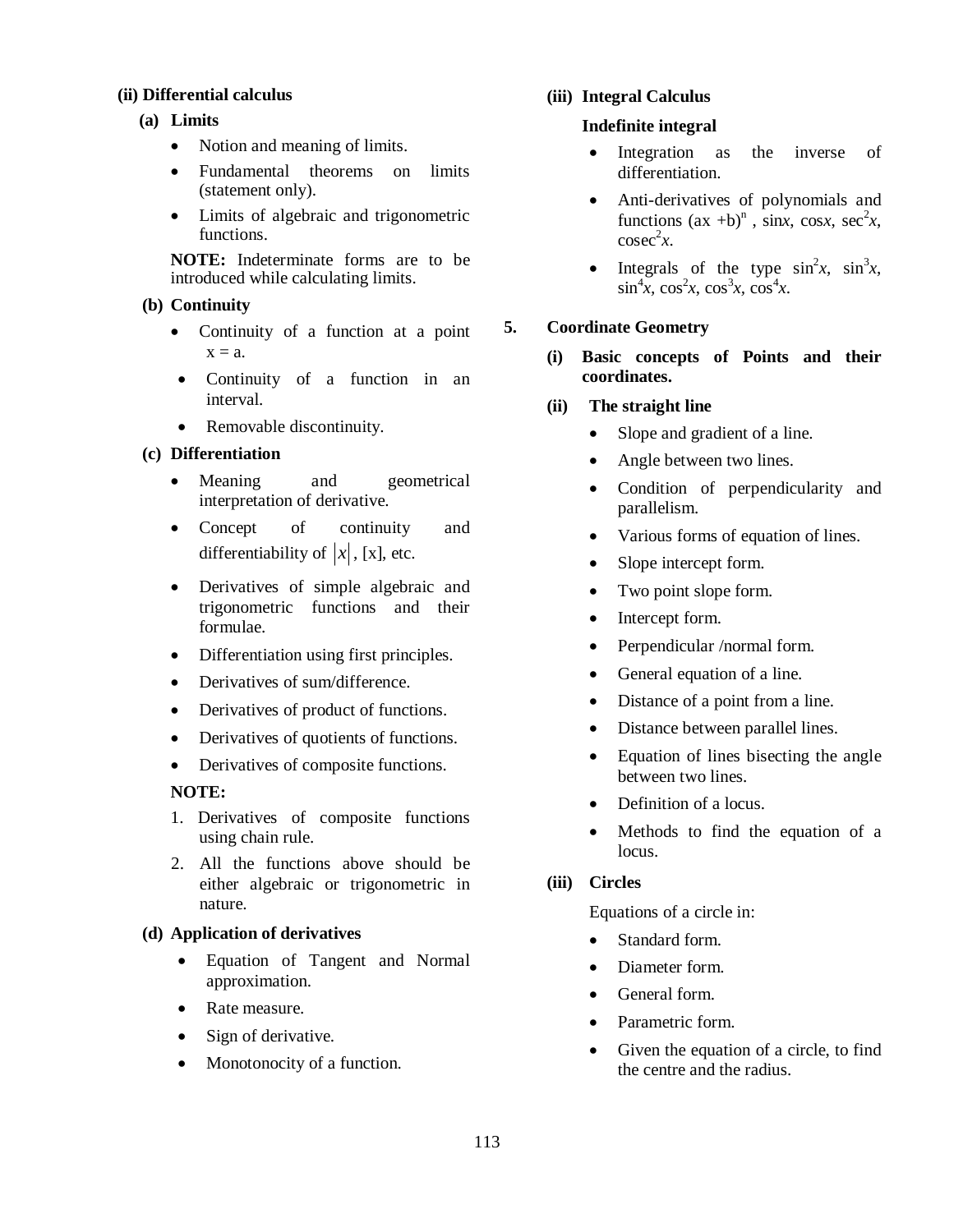- Finding the equation of a circle.
	- Given three non collinear points.
	- Given other sufficient data that the centre is (h, k) and it lies on a line and two points on the circle are given.
- Tangents:
	- Tangent to a circle when the slope of the tangent is given:

 $y = mx \pm a\sqrt{1 + m^2}$ 

- Intersection:
	- Circle with a line hence to find the length of the chord.
- Finding the equation of a circle through the intersection of two circles i.e.  $S_1 + kS_2 = 0$ .

**NOTE:** Orthogonal circles are not required to be covered.

## **6. Statistics**

- Measures of central tendency.
- Standard deviation by direct method, short cut method and step deviation method.
- Combined mean and standard deviation.

# **NOTE:**

1. Combined mean and standard deviation of two groups only are required to be covered.

2. Mean, Median and Mode of grouped and ungrouped data are required to be covered.

## **SECTION B**

# **7. Vectors**

- As directed line segments.
- Magnitude and direction of a vector.
- Types: equal vectors, unit vectors, zero vector.
- Position vector.
- Components of a vector.
- Vectors in two and three dimensions.
- $\hat{i}$ ,  $\hat{j}$ ,  $\hat{k}$  as unit vectors along the x, y and the z axes; expressing a vector in terms of the unit vectors.
- Operations: Sum and Difference of vectors; scalar multiplication of a vector.
- Section formula.
- Simple questions based on the above e.g. A line joining the mid point of any two sides of a triangle is parallel to the third side and half of it, concurrency of medians.

## **8. Co-ordinate geometry in 3-Dimensions**

- As an extension of 2-D.
- Distance formula.
- Section and midpoint formula.
- Equation of x-axis, y-axis, z axis and lines parallel to them.
- Equation of  $xy$  plane,  $yz$  plane,  $zx$  plane.
- Direction cosines, direction ratios.
- Angle between two lines in terms of direction cosines /direction ratios.
- Condition for lines to be perpendicular/ parallel.

**NOTE:** Understanding of dot product of vectors is required.

# **SECTION C**

# **9. Statistics**

- Median direct and by using the formula.
- Quartiles- direct and by using the formula.
- Deciles- direct and by using the formula.
- Percentiles direct and by using the formula.
- Mode graphically, direct method and by using the formula.
- Estimation of median/quartiles from Ogives.

**NOTE:** The following are also required to be covered:

- The Median, Quartiles, Deciles and Percentiles of grouped and ungrouped data;
- Mode grouped and ungrouped data; estimation of mode by using graphical method. (Bimodal data not included).

## **10. Average Due Date**

- Zero date.
- Equated periods.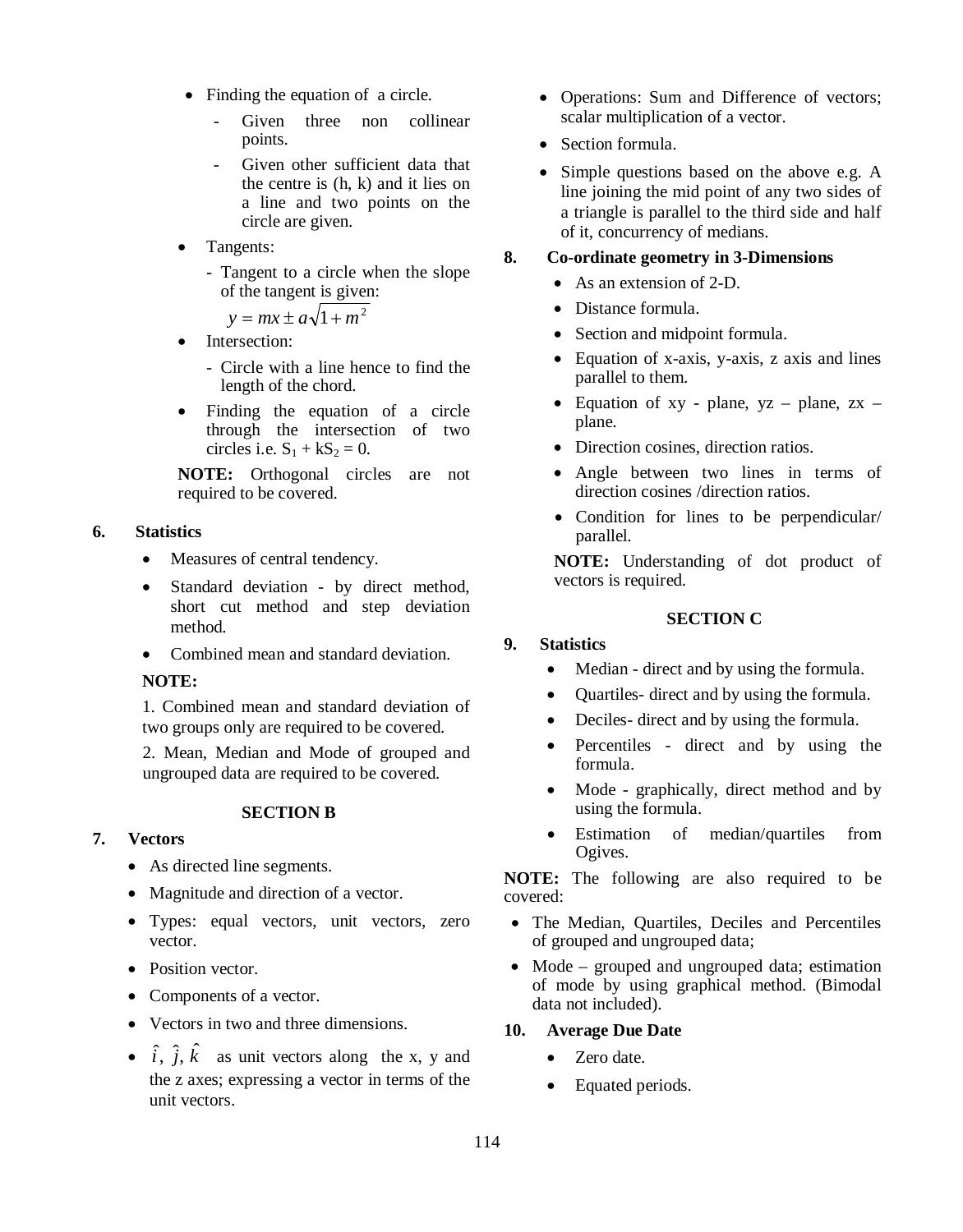*The syllabus is divided into three sections A, B and C. Section A is compulsory for all candidates. Candidates will have a choice of attempting questions from either Section B or Section C.*

*There will be one paper of three hours duration of 100 marks.*

*Section A (80 marks) will consist of nine questions. Candidates will be required to answer Question 1(compulsory) and five out of the rest of the eight questions.*

*Section B/C (20 marks) Candidates will be required to answer two questions out of three from either Section B or Section C.*

## **SECTION A**

### **1. Determinants and Matrices**

- **(i) Determinants**
	- Order.
	- Minors.
	- Cofactors.
	- Expansion.
	- Properties of determinants.
	- Simple problems using properties of

determinants e.g. evaluate  $\begin{vmatrix} b & c & a \end{vmatrix}$  etc.  $|c \t a \t b|$  $|a \, b \, c|$ 

- **Cramer's Rule**
	- Solving simultaneous equations in 2 or 3 variables,

$$
x = \frac{D_x}{D}, \quad y = \frac{D_y}{D}, \quad z = \frac{D_z}{D}
$$

- Consistency, inconsistency.
- Dependent or independent.

**NOTE:** the consistency condition for three equations in two variables is required to be covered.

#### **(ii) Matrices**

- Types of matrices (m x n; m, n  $\leq$ 3), order; Identity matrix, Diagonal matrix.
- Symmetric, Skew symmetric.
- Operation addition, subtraction, multiplication of a matrix with scalar,<br>multiplication of two matrices multiplication of two matrices (the compatibility).

• E.g. 
$$
\begin{bmatrix} 1 & 1 \ 0 & 2 \ 1 & 1 \end{bmatrix} \begin{bmatrix} 1 & 2 \ 2 & 2 \end{bmatrix} = AB(say)
$$
 but BA is

not possible.

- Singular and non-singular matrices.
- Existence of two non-zero matrices whose product is a zero matrix.

• Inverse (2x2, 3x3) 
$$
A^{-1} = \frac{Adj A}{|A|}
$$

**Martin's Rule (i.e. using matrices)**

- 
$$
a_1x + b_1y + c_1z = d_1
$$
.  
\n $a_2x + b_2y + c_2z = d_2$ .  
\n $a_3x + b_3y + c_3z = d_3$ .  
\n
$$
A = \begin{bmatrix} a_1 & b_1 & c_1 \\ a_2 & b_2 & c_2 \\ a_3 & b_3 & c_3 \end{bmatrix} B = \begin{bmatrix} d_1 \\ d_2 \\ d_3 \end{bmatrix} X = \begin{bmatrix} x \\ y \\ z \end{bmatrix}
$$

$$
AX = B \implies X = A^{-1}B
$$

Simple problems based on above.

**NOTE:** The conditions for consistency of equations in two and three variables, using matrices, are to be covered

## **2. Boolean Algebra**

Boolean algebra as an algebraic structure, principle of duality, Boolean function. Switching circuits, application of Boolean algebra to switching circuits.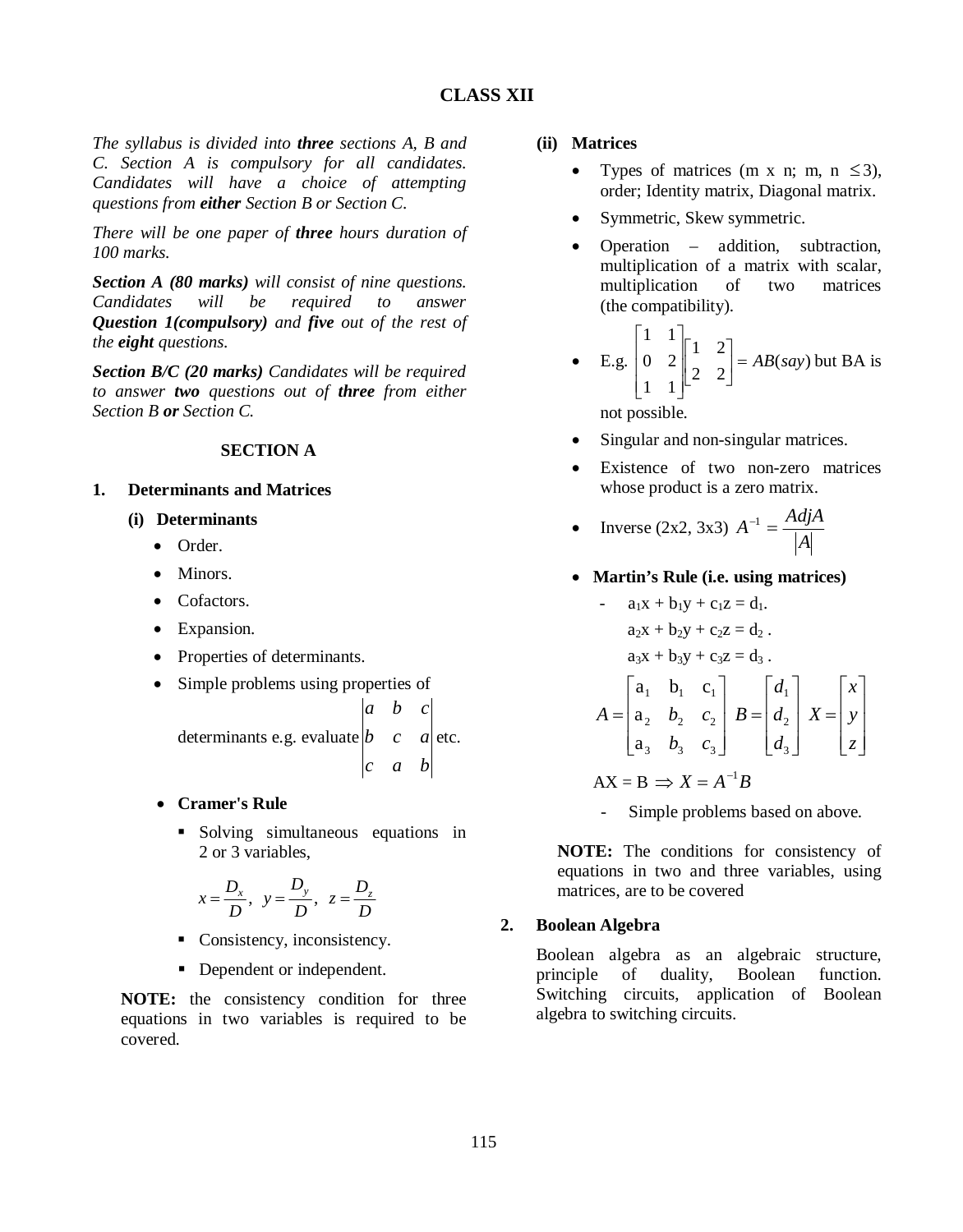## **3. Conics**

- As a section of a cone.
- Definition of Foci, Directrix, Latus Rectum.
- $PS = ePL$  where P is a point on the conics, S is the focus, PL is the perpendicular distance of the point from the directrix.
	- **(i) Parabola**
		- $e = 1$ ,  $y^2 = 4ax$ ,  $x^2 = 4ay$ ,  $y^2 = -4ax$ ,  $x^2 = -4ay$ ,  $(y -\beta)^2 = 4a (x - \alpha)$ ,  $(x - \alpha)^2 = 4a (y - \beta).$
		- Rough sketch of the above.
		- The latus rectum; quadrants they lie in; coordinates of focus and vertex; and equations of directrix and the axis.
		- Finding equation of Parabola when Foci and directrix are given.
		- Simple and direct questions based on the above.

## **(ii) Ellipse**

- $\frac{1}{2} + \frac{y}{1} = 1$ ,  $e < 1$ ,  $b^2 = a^2(1-e^2)$ 2 2 2 2  $e < 1, b^2 = a^2(1-e)$ *b y a*  $\frac{x^2}{2} + \frac{y^2}{2} = 1$ , e<1, b<sup>2</sup> = a<sup>2</sup>(1-e<sup>2</sup>)
- Cases when  $a > b$  and  $a < b$ .
- Rough sketch of the above.
- Major axis, minor axis; latus rectum; coordinates of vertices, focus and centre; and equations of directrices and the axes.
- Finding equation of ellipse when focus and directrix are given.
- Simple and direct questions based on the above.
- Focal property i.e.  $SP + SP' = 2a$ .

## **(iii) Hyperbola**

- $\bullet$  $rac{x^2}{a^2} - \frac{y^2}{b^2} = 1$ ,  $e > 1$ ,  $b^2 = a^2(e^2 - 1)$  $-\frac{y}{12}=1$ ,  $e>1$ ,  $b^2=a^2(e^2-1)$
- Cases when coefficient  $y^2$  is negative and coefficient of  $x^2$  is negative.
- Rough sketch of the above.
- Focal property i.e.  $SP S'P = 2a$ .
- Transverse and Conjugate axes; Latus rectum; coordinates of vertices, foci and centre; and equations of the directrices and the axes.
- General second degree equation  $ax^{2} + 2hxy + by^{2} + 2gx + 2fy + c = 0$ represents a parabola if  $h^2$  = ab, ellipse if  $h^2$  < ab, and hyperbola if  $h^2$  > ab.

Condition that  $y = mx + c$  is a tangent to the conics.

## **4. Inverse Trigonometric Function**

- Principal values.
- $\cdot$  sin<sup>-1</sup>x, cos<sup>-1</sup>x, tan<sup>-1</sup>x etc. and their graphs.

• 
$$
\sin^{-1} x = \cos^{-1} \sqrt{1 - x^2} = \tan^{-1} \frac{x}{\sqrt{1 - x^2}}
$$
.

- $\sin^{-1}x =$ x  $\csc^{-1} \frac{1}{n}$ ;  $\sin^{-1} x + \cos^{-1} x =$ 2  $\frac{\pi}{2}$  and similar relations for  $\cot^{-1}x$ ,  $\tan^{-1}x$ , etc.
- Addition formulae.

$$
\sin^{-1}x \pm \sin^{-1}y = \sin^{-1}\left(x\sqrt{1-y^2} \pm y\sqrt{1-x^2}\right)
$$
  
\n
$$
\cos^{-1}x \pm \cos^{-1}y = \cos^{-1}\left(xy \mp \sqrt{1-y^2}\sqrt{1-x^2}\right)
$$
  
\nsimilary  $\tan^{-1}x \pm \tan^{-1}y = \tan^{-1}\frac{x \pm y}{1 \mp xy}, xy < 1$   
\nSimilarly, establish  
\nformulae for  $2\sin^{-1}x$ ,  $2\cos^{-1}x$ ,  $2\tan^{-1}x$ ,  
\n $3\tan^{-1}x$  etc. using the above formula.

Application of these formulae.

# **5. Calculus**

## **(i) Differential Calculus**

- Revision of topics done in Class XI mainly the differentiation of product of two functions, quotient rule, etc.
- Derivatives of trigonometric functions.
- Derivatives of exponential functions.
- Derivatives of logarithmic functions.
- Derivatives of inverse trigonometric functions - differentiation by means of substitution.
- Derivatives of implicit functions and chain rule for composite functions.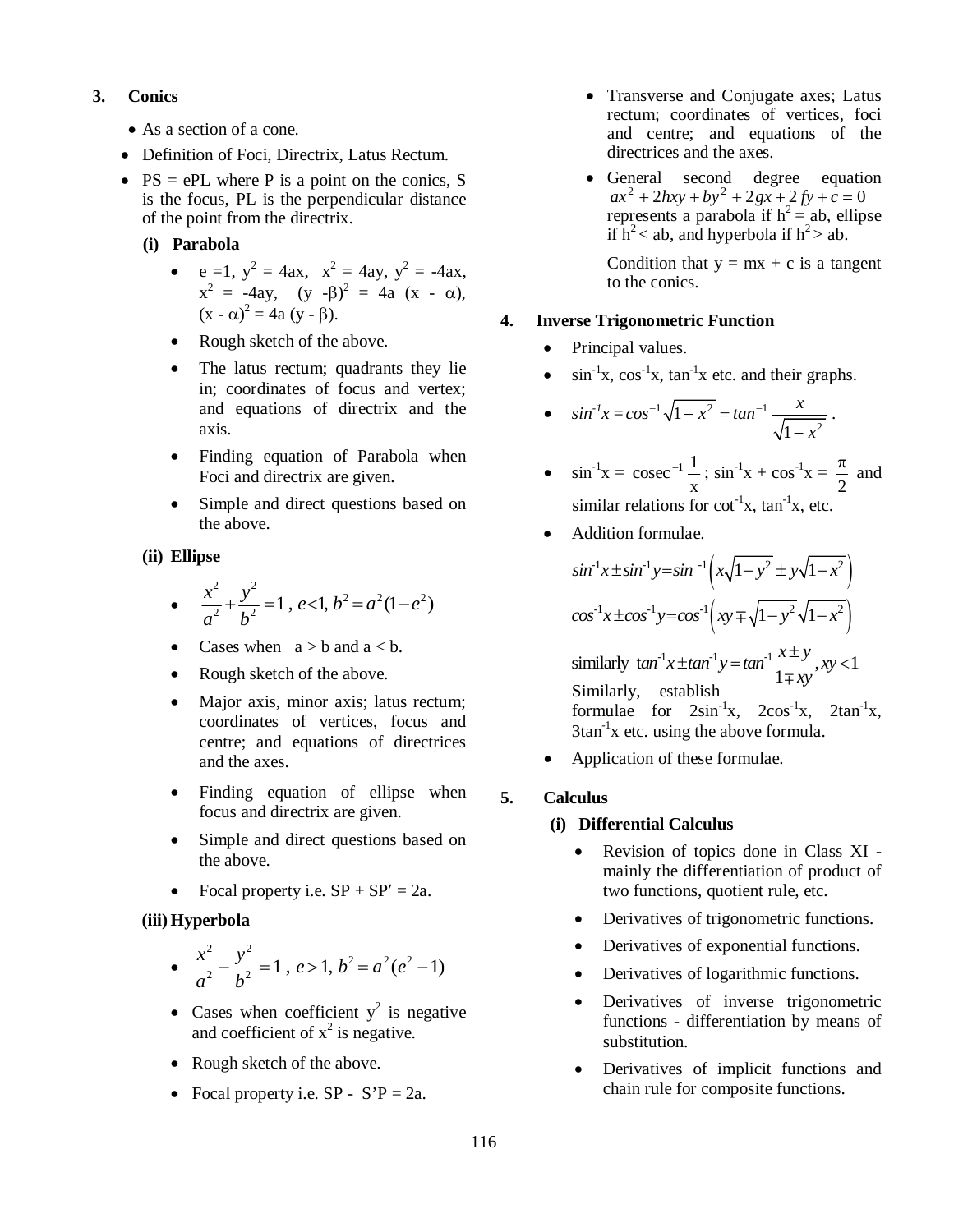- Derivatives of Parametric functions.
- Differentiation of a function with respect to another function e.g. differentiation of  $\sin x^3$  with respect to  $x^3$ .
- Logarithmic Differentiation Finding dy/dx when  $y = x^{x^x}$ .
- Successive differentiation up to  $2<sup>nd</sup>$  order.
- L'Hospital's theorem.
- $\frac{6}{6}$  form,  $\frac{6}{6}$  form,  $\frac{6}{6}$  form,  $\infty$  form 0  $\frac{0}{\infty}$ form,  $\frac{\infty}{\infty}$ form,  $0^0$ form,  $\infty^{\infty}$  $\infty$  $\stackrel{\infty}{-}$ form, 0<sup>0</sup> form, ∞ $^{\infty}$ form etc.
- Rolle's Mean Value Theorem its geometrical interpretation.
- Lagrange's Mean Value Theorem its geometrical interpretation.
- Maxima and minima.

## **(ii) Integral Calculus**

- Revision of formulae from Class XI.
- Integration of  $1/x$ ,  $e^x$ .
- Integration by simple substitution.
- Integrals of the type  $f'(x)[f(x)]^n$ ,  $\frac{(x)}{x}$ .  $(x)$  $f'(x)$  $f(x)$  $\overline{\phantom{a}}$
- Integration of  $\frac{1}{x}$ ,  $e^x$ , tanx, cotx, secx, cosecx.
- Integration by parts.
- Integration by means of substitution.
- Integration using partial fractions,

Expressions of the form  $\left( x\right)$  $\left( x\right)$ *g x*  $\frac{f(x)}{f(x)}$  when degree of  $f(x) <$  degree of  $g(x)$ 

E.g. 
$$
\frac{x+2}{(x-2)(x-1)} = \frac{A}{(x-2)} + \frac{B}{(x-2)}
$$

E.g. 
$$
\frac{x+2}{(x-3)(x+1)} = \frac{1}{x-3} + \frac{b}{x+1}
$$

$$
\frac{x+2}{(x-2)(x-1)^2} = \frac{A}{x-1} + \frac{B}{(x-1)^2} + \frac{C}{x-2}
$$

$$
\frac{x+1}{(x^2+3)(x-1)} = \frac{Ax+B}{x^2+3} + \frac{C}{x-1}
$$

When degree of  $f(x) \geq$  degree of  $g(x)$ ,

- e.g.  $\frac{n+1}{2} = 1 \frac{6n+1}{2}$  $\bigg)$  $\left(\frac{3x+1}{2} \right)$  $\setminus$ ſ  $+3x+$  $=1-\frac{3x+2}{2}$  $+3x+$  $+$  $3x + 2$  $1-\left(\frac{3x+1}{2}\right)$  $3x + 2$ 1  $2 + 2x + 2$   $x^2$ 2  $x^2 + 3x$ *x*  $x^2 + 3x$  $\frac{x^2+1}{2} = 1 - \left(\frac{3x+1}{2} \right).$
- Integrals of the type:

 $\frac{dx}{(x^2+a^2)}$ ,  $\int \frac{dx}{(x^2+a^2)}$ ,  $\int \frac{px+q}{(x^2+b^2+c^2)}dx$ ,  $\int \frac{px+q}{(x^2+b^2+c^2)}dx$  $x^2 \pm a^2$ ,  $\sqrt{x^2 \pm a^2}$ ,  $ax^2 + bx + c$ ,  $\sqrt{ax^2 + bx + c}$  $\int \frac{dx}{\sqrt{2+2}} = \int \frac{dx}{\sqrt{2+2}} = \int \frac{px+q}{\sqrt{2+2}} = dx$  $\pm a^2$   $\sqrt{x^2 \pm a^2}$   $\alpha^2 + bx + c$   $\sqrt{x^2 + bx} + c$ and expressions reducible to this form.

• Integrals of the form:

$$
\int \frac{dx}{a \cos x + b \sin x}, \int \frac{dx}{a + b \cos x}, \int \frac{dx}{a + b \sin x},
$$

$$
\int \frac{1 \pm x^2}{1 + x^4} dx,
$$

$$
\int \frac{dx}{1 + x^4}, \int \sqrt{\tan x} dx, \int \sqrt{\cot x} dx.
$$

• Properties of definite integrals.

Problems based on the following properties of definite integrals are to be covered.

$$
\int_{a}^{b} f(x)dx = \int_{a}^{b} f(t)dt
$$
\n
$$
\int_{a}^{b} f(x)dx = -\int_{b}^{a} f(x)dx
$$
\n
$$
\int_{a}^{b} f(x)dx = \int_{a}^{c} f(x)dx + \int_{c}^{b} f(x)dx
$$
 where a  
\n
$$
\int_{a}^{b} f(x)dx = \int_{a}^{b} f(a+b-x)dx
$$
\n
$$
\int_{0}^{a} f(x)dx = \int_{0}^{a} f(a-x)dx
$$
\n
$$
\int_{0}^{a} f(x)dx = \int_{0}^{a} f(a-x)dx
$$
\n
$$
\int_{0}^{a} f(x)dx = \begin{cases} 2\int_{0}^{a} f(x)dx, & \text{if } f(2a-x) = f(x) \\ 0, & \text{if } f(x) = a \end{cases}
$$
\n
$$
\int_{a}^{-a} f(x)dx = \begin{cases} 2\int_{0}^{a} f(x)dx, & \text{if } f \text{ is an even function} \\ 0, & \text{if } f \text{ is an odd function} \end{cases}
$$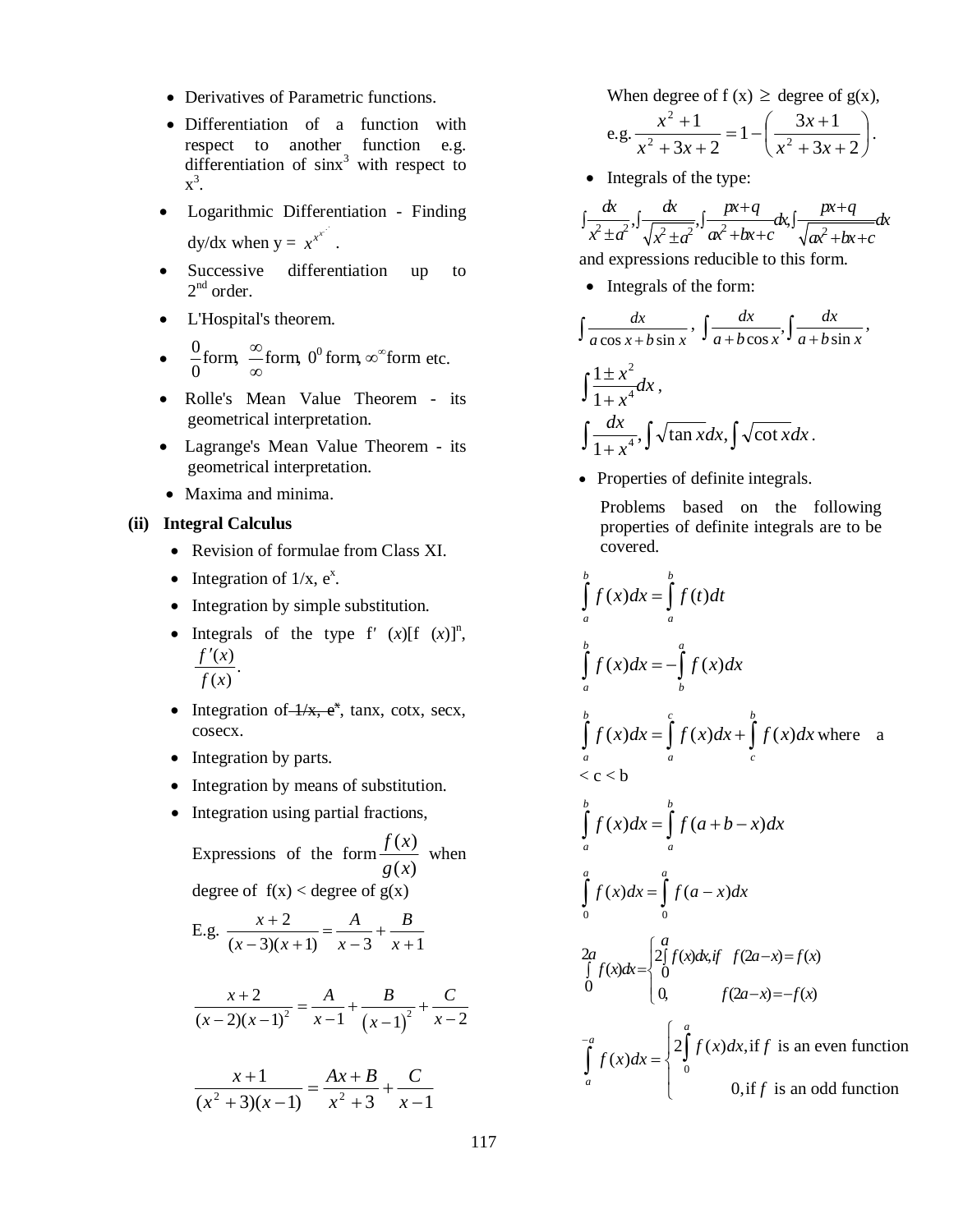Application of definite integrals - area bounded by curves, lines and coordinate axes is required to be covered.

### **6. Correlation and Regression**

- Definition and meaning of correlation and regression coefficient.
- Coefficient of Correlation by Karl Pearson.

If x - x, y - y are small non - fractional , *numbers we use*

$$
r = \frac{\sum (x - \overline{x})(y - \overline{y})}{\sqrt{\sum (x - \overline{x})^2} \sqrt{\sum (y - \overline{y})^2}}
$$

*If x and y are small numbers, we use*

$$
r = \frac{\sum xy - \frac{1}{N} \sum x \sum y}{\sqrt{\sum x^2 - \frac{1}{N} (\sum x)^2} \sqrt{\sum y^2 - \frac{1}{N} (\sum y)^2}}
$$

Otherwise, we use assumed means

*A* and *B*, where  $u = x-A$ ,  $v = y-B$ 

$$
r = \frac{\sum uv - \frac{1}{N} (\sum u)(\sum v)}{\sqrt{\sum u^2 - \frac{1}{N} (\sum u)^2} \sqrt{\sum v^2 - \frac{1}{N} (\sum v)^2}}
$$

- Rank correlation by Spearman's (Correction included).
- Lines of regression of x on y and y on x.

**NOTE:** Scatter diagrams and the following topics on regression are required.

i) The method of least squares.

ii) Lines of best fit.

iii)Regression coefficient of x on y and y on x.

iv)  $b_{xy} \times b_{yx} = r^2$ ,  $0 \le b_{xy} \times b_{yx} \le 1$ 

v) Identification of regression equations

## **7. Probability**

- Random experiments and their outcomes.
- Events: sure events, impossible events, mutually exclusive events, independent events and dependent events.
- Definition of probability of an event.

 Laws of probability: addition and multiplication laws, conditional probability (excluding Baye's theorem).

## **8. Complex Numbers**

- Argument and conjugate of complex numbers.
- Sum, difference, product and quotient of two complex numbers additive and multiplicative inverse of a complex number.
- Simple locus question on complex number; proving and using -

$$
z.\overline{z} = |z|^2
$$
;  $\overline{z_1 \pm z_2} = \overline{z_1} \pm \overline{z_2}$  and  $\overline{\left(\frac{z_1}{z_2}\right)} = \frac{\overline{z_1}}{\overline{z_2}}$ 

- Triangle inequality.
- Square root of a complex number.
- Demoivre's theorem and its simple applications.
- Cube roots of unity:  $1, \omega, \omega^2$ ; application problems.

## **9. Differential Equations**

- Differential equations, order and degree.
- Solution of differential equations.
- Variable separable.
- Homogeneous equations and equations reducible to homogeneous form.
- Linear form  $\frac{dy}{dx} + Py = Q$ *dx*  $\frac{dy}{dx}$  +  $Py = Q$  where P and Q are functions of x only. Similarly for dx/dy.

**NOTE:** Equations reducible to variable separable type are included. The second order differential equations are excluded.

## **SECTION B**

## **10. Vectors**

- Scalar (dot) product of vectors.
- Cross product its properties area of a triangle, collinear vectors.
- Scalar triple product volume of a parallelopiped, co-planarity.